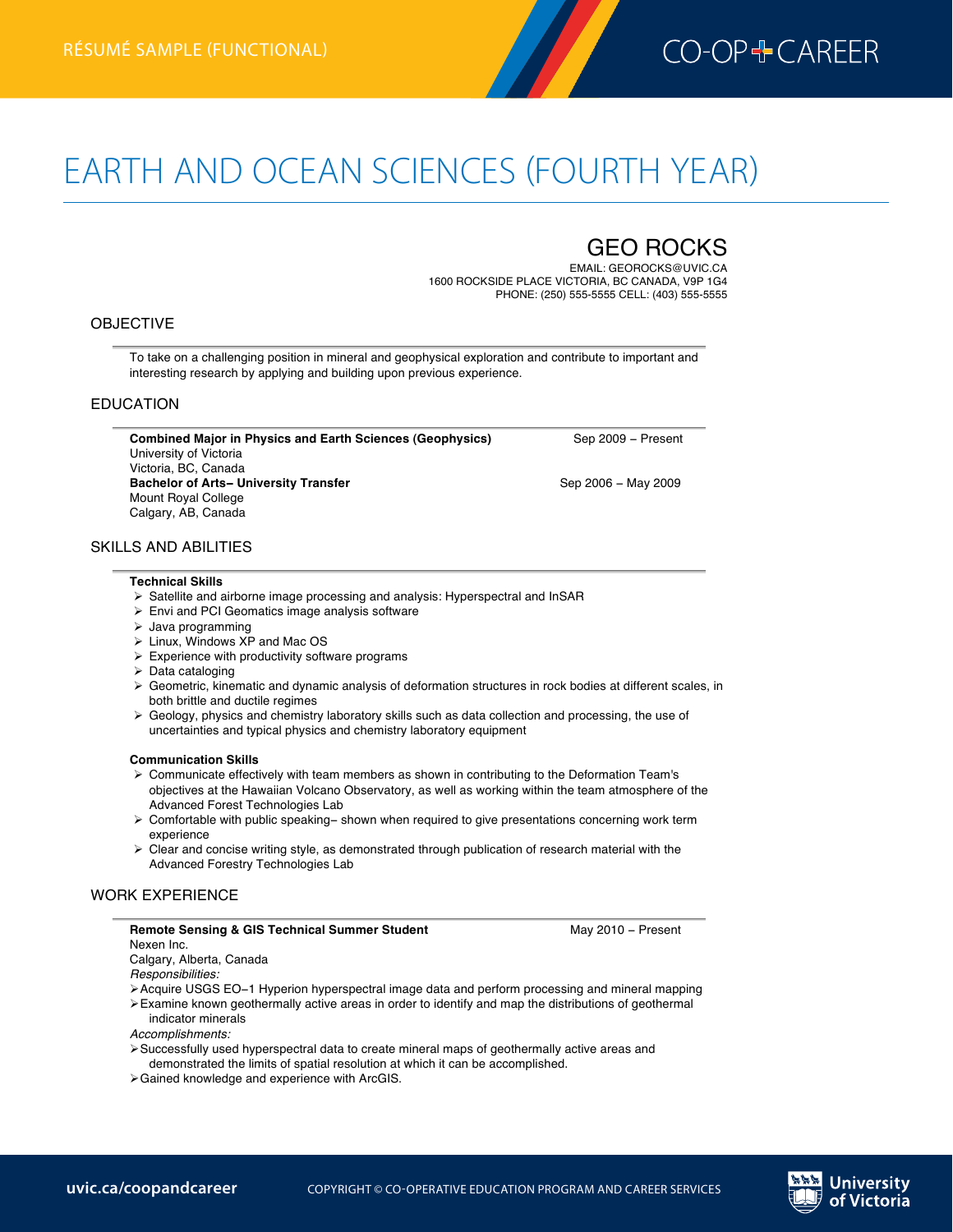#### **Research Assisstant** May 2009 − Aug 2009

NRCAN Forestry

Pacific Forestry Center, Victoria, British Columbia

*Responsibilities:*

- $\triangleright$  Processed and analyzed previously acquired airborne hyperspectral images (AVIRIS and AISA sensors) in order to better understand and improve the utilization of hyperspectral imagery for use in land cover and forest species identification, health and monitoring.
- $\triangleright$  Contributed to published research paper composition as well as created the respective conference presentations.

*Accomplishments:*

- $\triangleright$  Became proficient in the use the image analysis program ENVI as well as limited experience with PCI Geomatics Software.
- $\triangleright$  Gained knowledge of airborne based remote sensing techniques.

#### **HVO Deformation Team Research Assisstant Apr 2008 − Aug 2008**

United States Geological Survey Hawaiian Volcano Observatory (HVO) *Responsibilities:*

- $\triangleright$  Ordered, processed and analyzed all Envisat satellite interferometry data acquired for the Big Island of Hawai`i, as well as from other global volcanic locations. The data was processed in order to create satellite images and subsequent interferograms so as to analyze ground deformation occurring due to volcanic activity.
- $\triangleright$  Processing was also done in order to "unwrap" the images to render areas of high signal
- $\triangleright$  scattering useful.
- Ø Tracked and cataloged strain data for pressure variations and other factors, and then assembled time series of the data that could be accessed online by HVO staff.
- $\triangleright$  Contributed to numerous field work projects including "continuous" and "kinematic" GPS surveys, leveling surveys and gravity surveys.

*Accomplishments:*

- $\triangleright$  Attained a good understanding of the Envisat satellite's data acquisition process.
- $\triangleright$  Acquired computer programming skills, including thorough knowledge of the Linux operating system.

### PUBLICATIONS

D. Thatguy, K. O. Scientist, G. S. Smartypants, G. Rocks. 2009. Comparison of AVIRIS and AISA for Chemistry Mapping. IGARSS. Cape Town, South Africa.

D. Thatguy, K.O. Scientist, G.S. Smartypants, G. Rocks, 2009. Mapping the Health of Forests. CSRS. Lethbridge, Alberta. June 22−26

# VOLUNTEER EXPERIENCE

# **Assistant Figure Skating Coach and Choreographer** Jan 2004 − Present Lake Bonavista Figure Skating Association and UVic Figure Skating Club Calgary, Alberta and Victoria, British Columbia ØAssisted in coaching athletes on both technique and artistry. **Traffic and Parking Coordinator** Jul 2009 − Jul 2009

Organic Islands Glendale Gardens, Victoria, British Columbia *Responsibilities:*  $\triangleright$  Directed vehicular and bicycle traffic.

ØConstructed and supervised parking lot layout



2